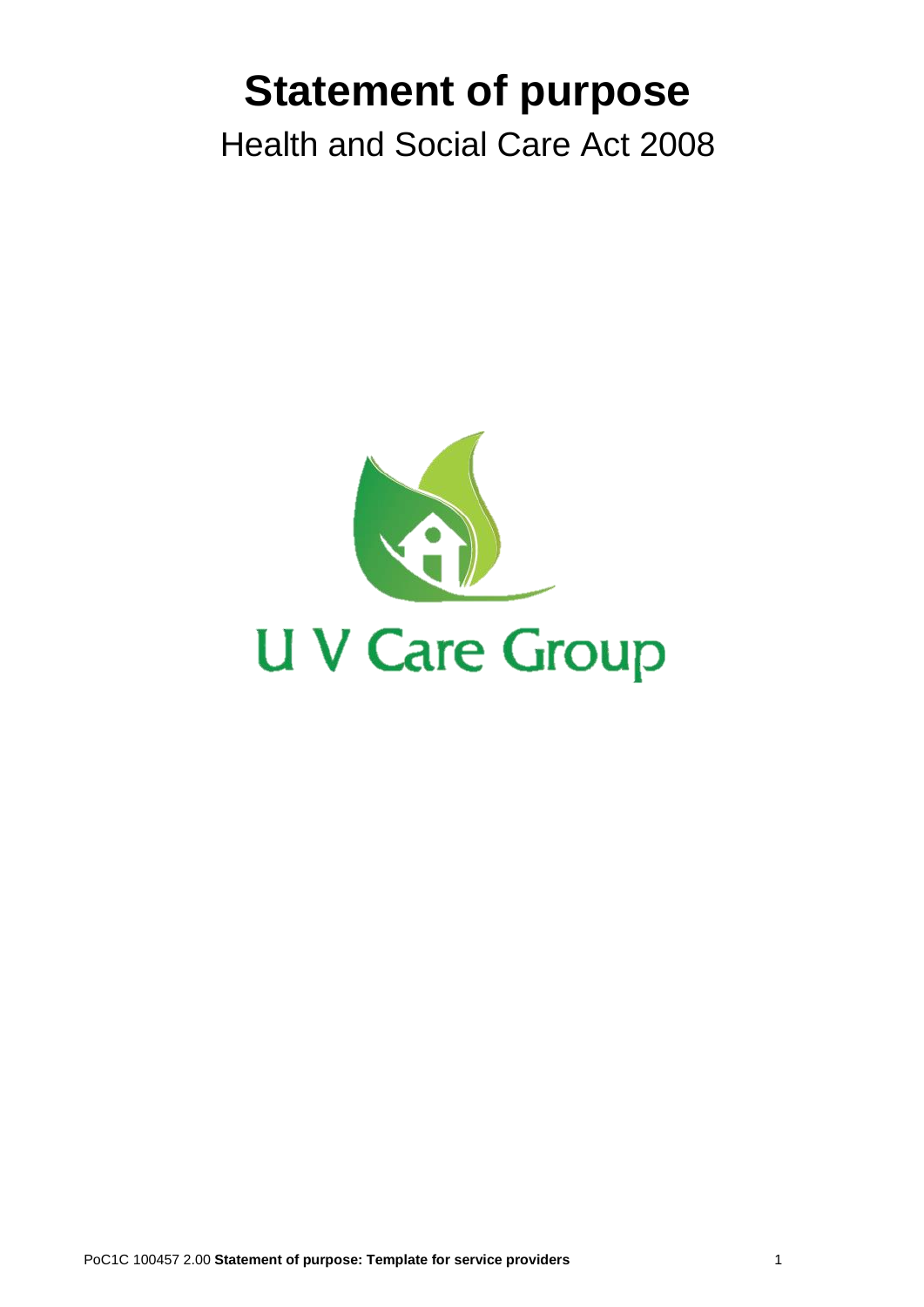# The provider's name, legal status, address and other contact details

Including address for service of notices and other documents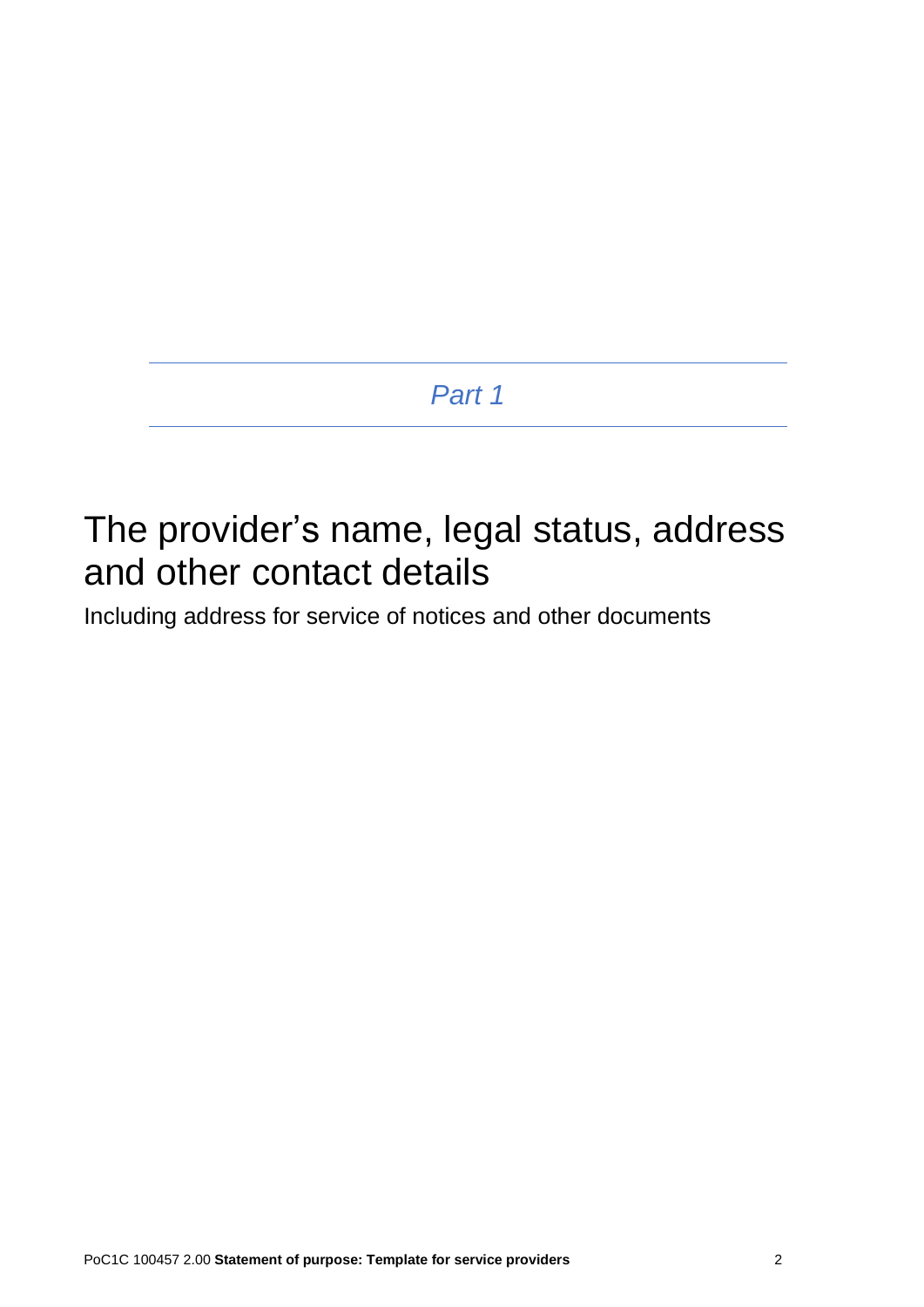#### **Statement of purpose, Part 1**

Health and Social Care Act 2008, Regulation 12, schedule 3

The provider's business contact details, including address for service of notices and other documents, in accordance with Sections 93 and 94 of the Health and Social Care Act 2008

| 1. Provider's name and legal status |                      |  |  |  |
|-------------------------------------|----------------------|--|--|--|
| <b>Full name</b> <sup>1</sup>       | N & I Healthcare Ltd |  |  |  |
| <b>CQC provider</b><br>  ID         | 1-2265786606         |  |  |  |
| Legal status <sup>1</sup>           | Organisation         |  |  |  |

# **2. Provider's address, including for service of notices and other documents**

| <b>Business</b><br>address $2$                 | 2A Sylvan Avenue        |
|------------------------------------------------|-------------------------|
| <b>Town/city</b>                               | Hornchurch              |
| <b>County</b>                                  | Essex                   |
| <b>Post code</b>                               | <b>RM11 2PN</b>         |
| <b>Business</b><br>telephone                   | 07809758260             |
| <b>Electronic mail</b><br>(email) <sup>3</sup> | itoot@uvcaregroup.co.uk |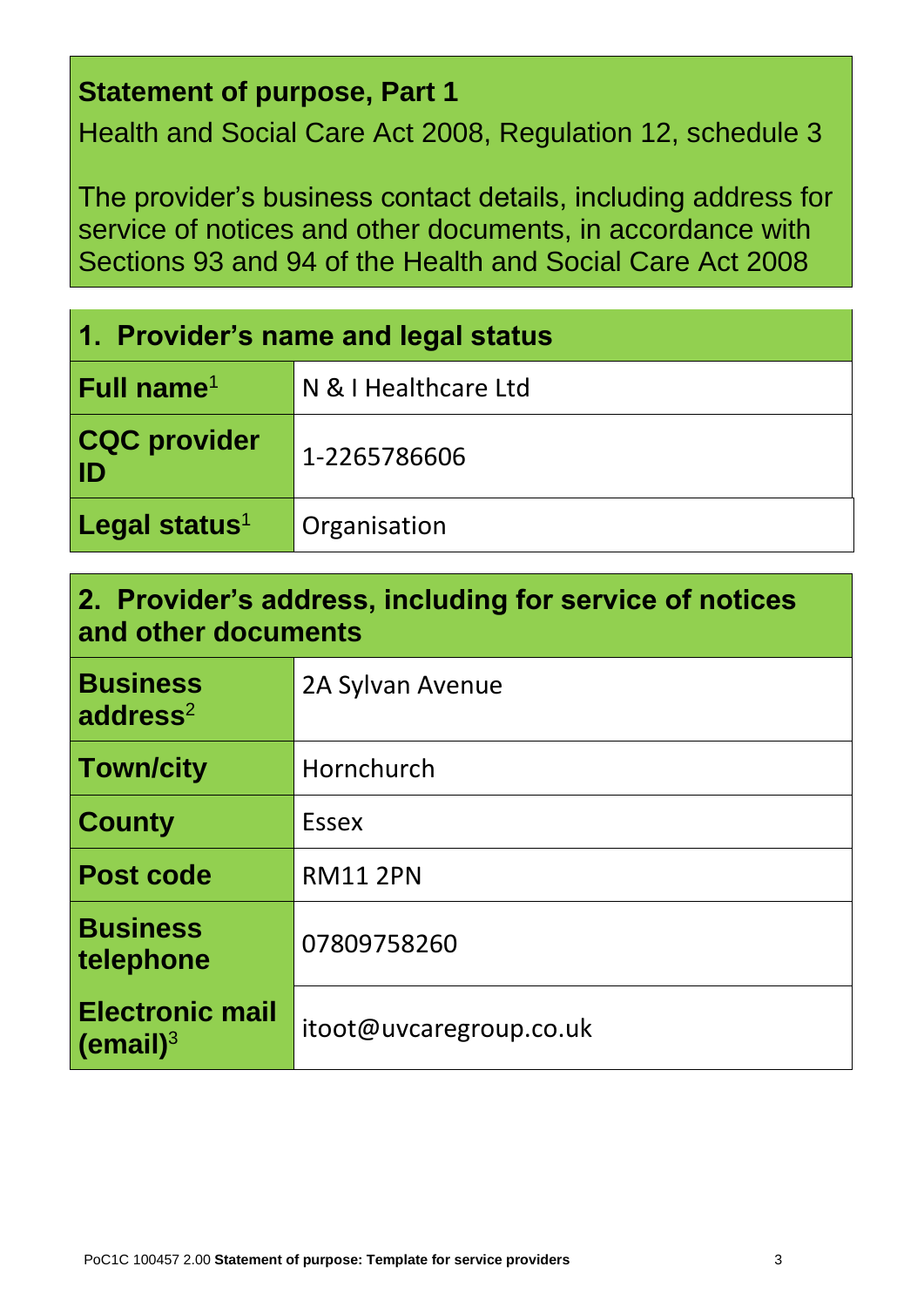# Aims and objectives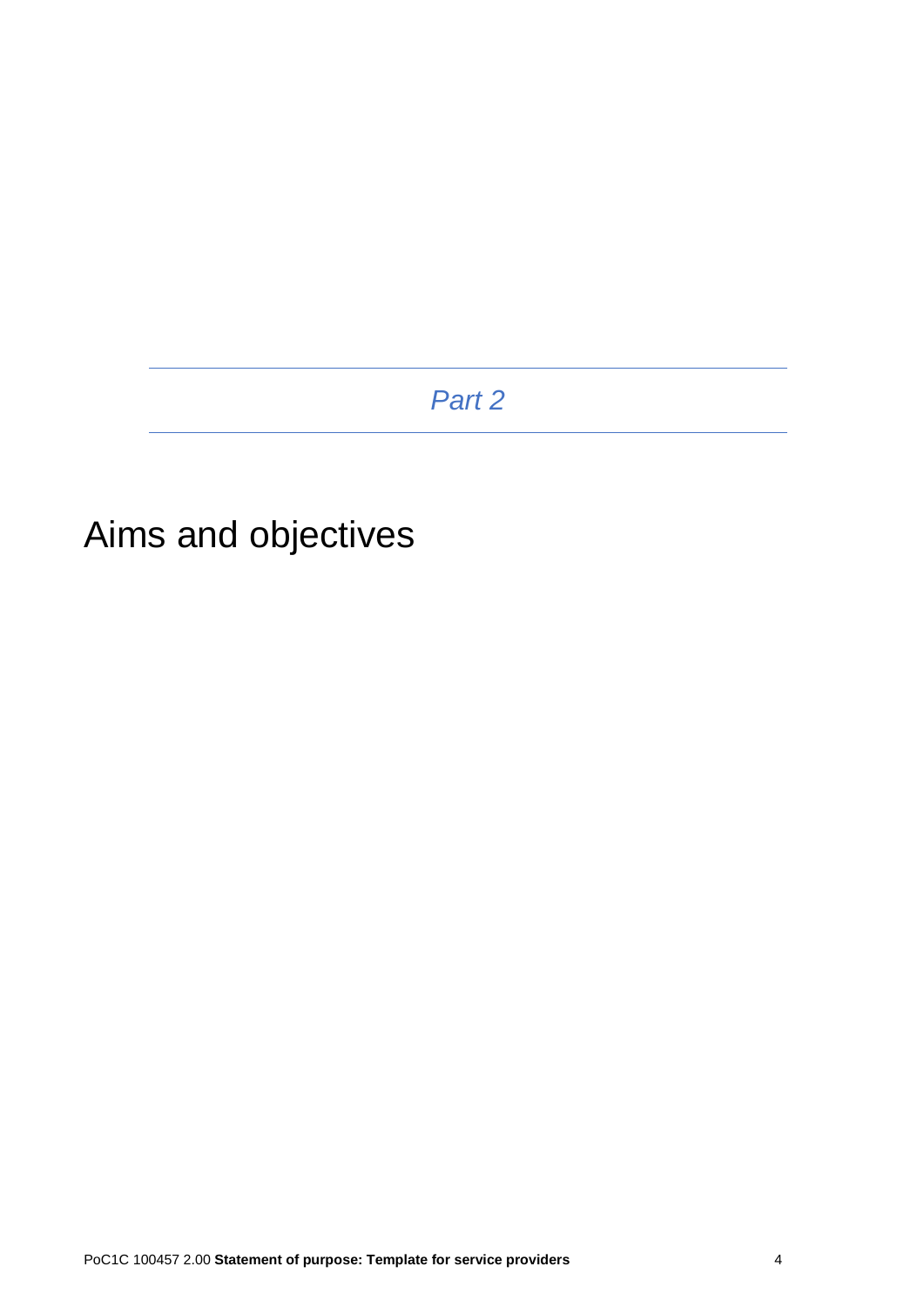**Aims and objectives** *What are your aims and objectives in providing the regulated activities* 

•Provide opportunity to CHOOSE A HOME that suits residents needs and abilities.

•Ensure that physical ENVIRONMENT is designed for Service User s' convenience and comfort.

• Help the Service User s to exercise their rights to choose from a RANGE OF OPTIONS in all aspects of their lives. These options are available in choice of meals, choice of leisure activities, religious beliefs etc.

•Help our Service User s to achieve FULFILMENT by realising their personnel aspirations and abilities in all aspects of their lives.

•Respond to variety of NEEDS AND WISHES of our Service User s in their daily life.

•To provide the HIGHEST QUALITY OF CARE by giving priority to a number of areas relating to daily operation of KEELE HOUSE CARE HOME and the service we provide.

•Establish and implement individual CARE PLAN that recognises the needs of the Service User and provides appropriate care and stimulation to the Service User in their daily life.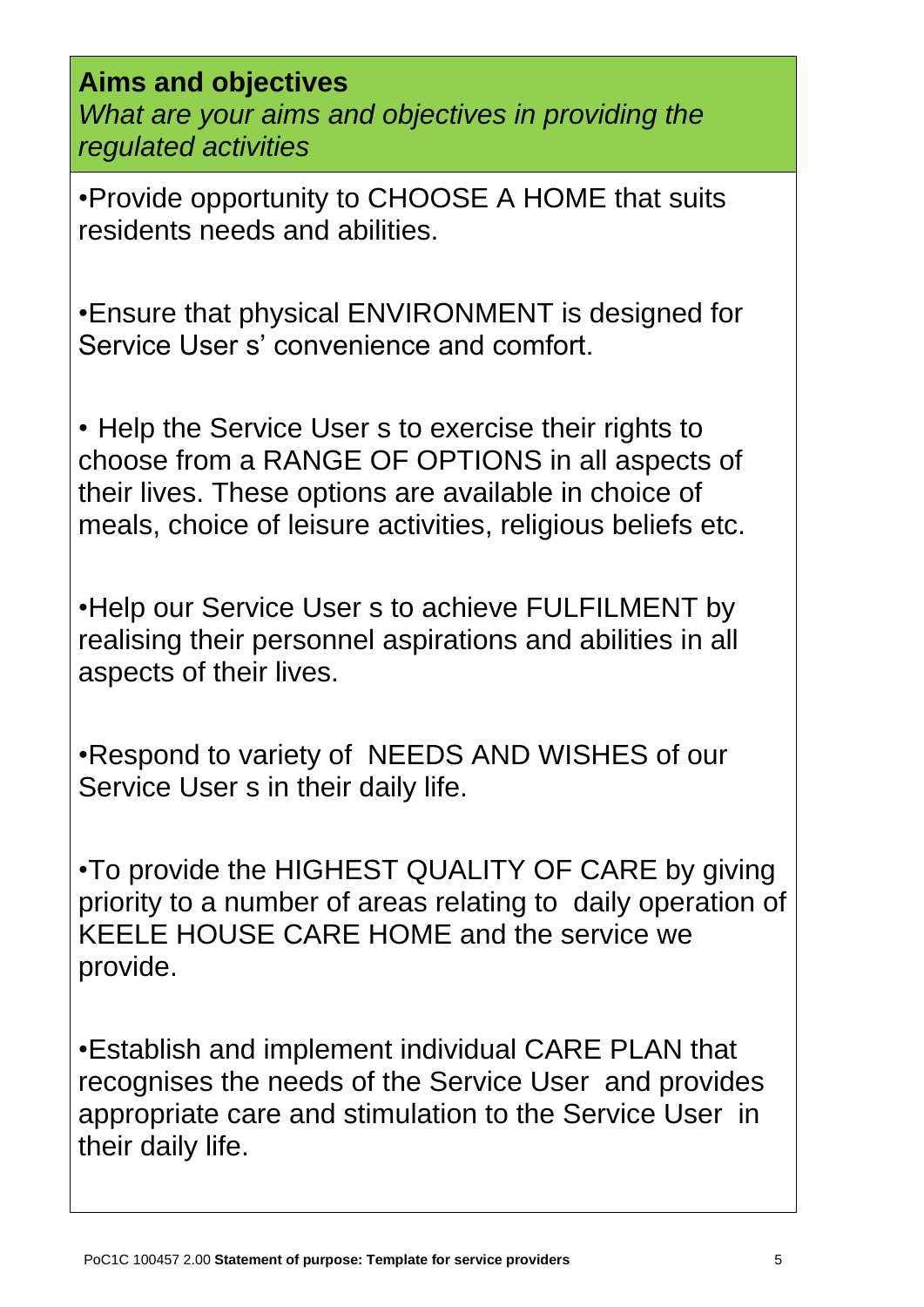• Work to ensure that CIVIL RIGHTS of our Service User s in our society are not deprived by encouraging the Service User s to fully participate in the society and by ensuring benefits from Health, Social and other public services are available to our Service User s.

• Ensure that our SERVICE USER S' RIGHTS are exercised to the full in all aspects of the environment and the services we provide.

•Strive to retain as much PRIVACY as possible for our Service User s, in a communal environment.

•Try to ensure that disabilities of our Service User s do not undermine their DIGNITY by preserving respect for our Service User s' intrinsic values.

• Foster our Service User s' remaining opportunities for INDEPENDENCE in a group living situation, by encouraging for them to think and act, when ever possible, without reference to others.

• Ensure that STAFF always play a very important role in Service User s' welfare by employing sufficient number with relevant mix of skills to meet our Service User s' needs.

• Implement management and administration system that provide LEADERSHIP of the quality required for effective operation of KEELE HOUSE CARE HOME.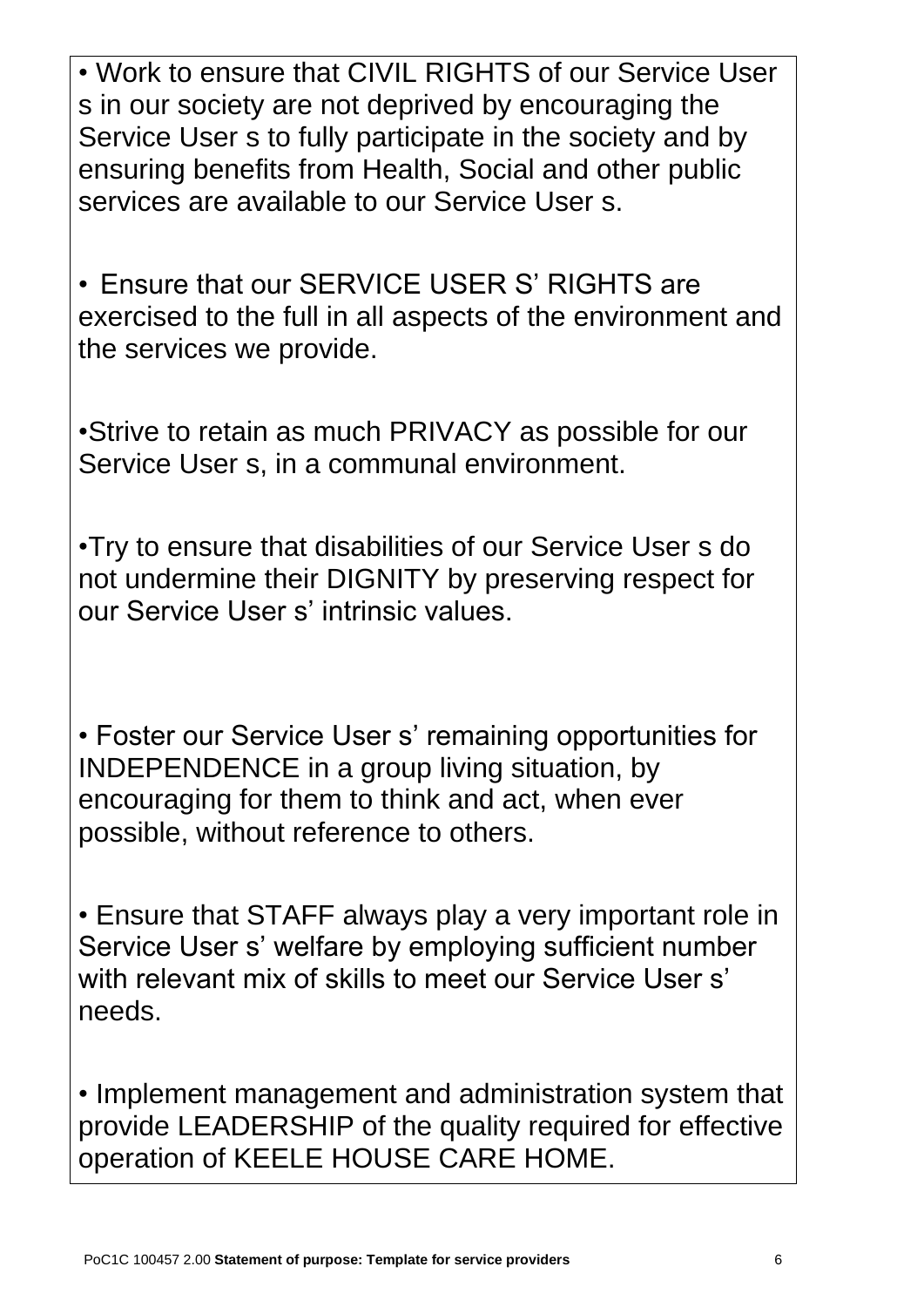- Implement a COMPLAINT PROCEDURE for Service User s who may become dissatisfied from time to time and may even suffer abuse inside or outside of KEELE HOUSE CARE HOME
- To provide a 'home from home' experience in a large family atmosphere, in a fresh and clean environment serving you with healthy nutritional meals and drinks.
- To provide the same service to the people who use our service as we would to our own families and loved ones.
- We value the relationships of people living at our service home and encourage you to invite your families and loved ones to the home for social enjoyment.
- It is important that our staff are trained to high standards and adopt the attitude of CANI:

**C**ontinuous

#### **A**nd

**N**ever-ending

**I**mprovement

- To make you apart of our family, encouraging you with passion to retain as much of your independency as possible with dignity.
- A zero-tolerance policy on any type of discrimination, we promote LGBT+ (**L**esbian **G**ay **B**isexual **T**ransgender **T**ranssexual **2/T**wo-Spirit **Q**ueer **Q**uestioning **I**ntersex **A**sexual **A**lly) inclusive practices.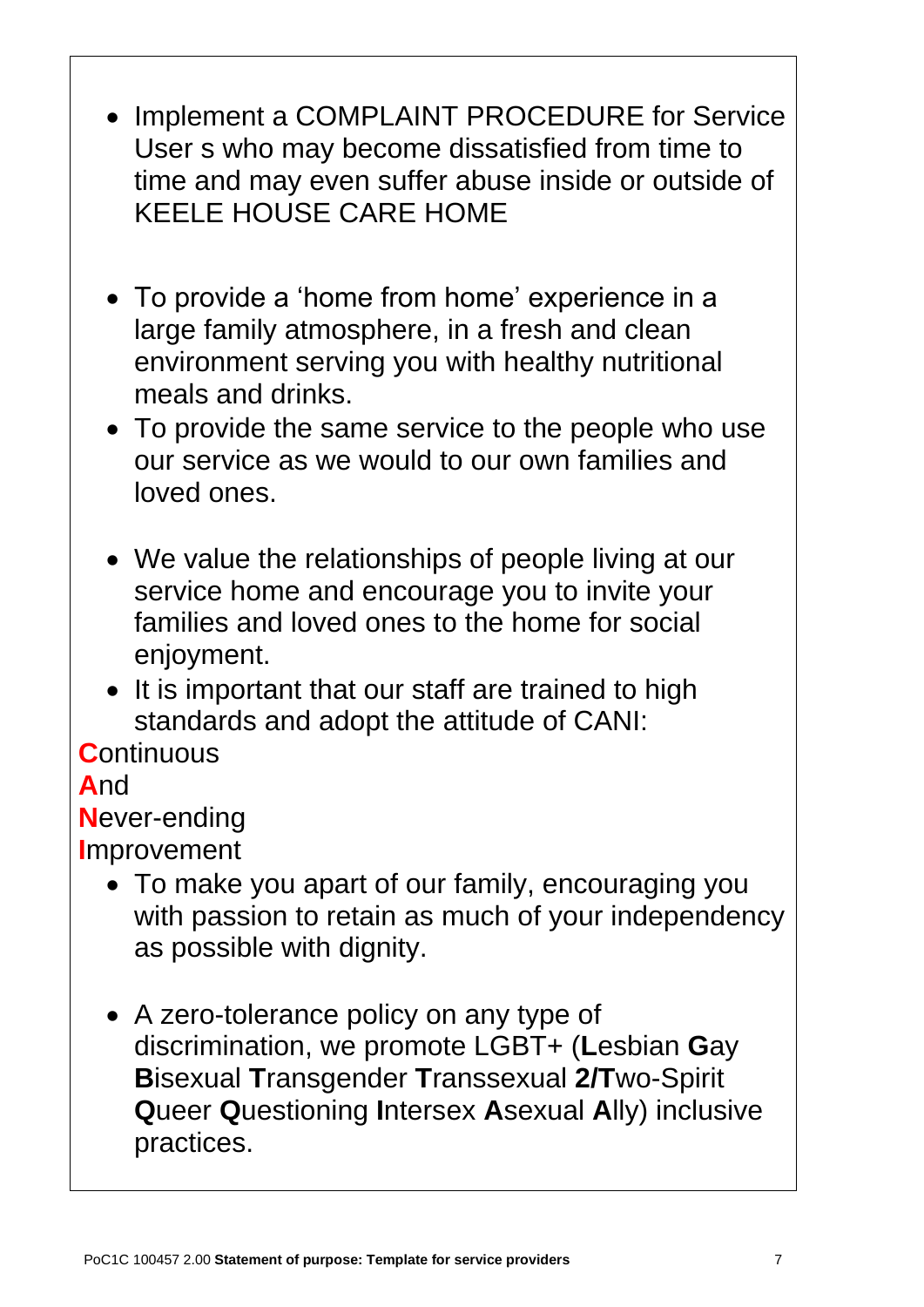- Our best efforts to be as responsive as possible to people's needs and requests.
- To help people with dementia to overcome their frustrations and make them feel valued.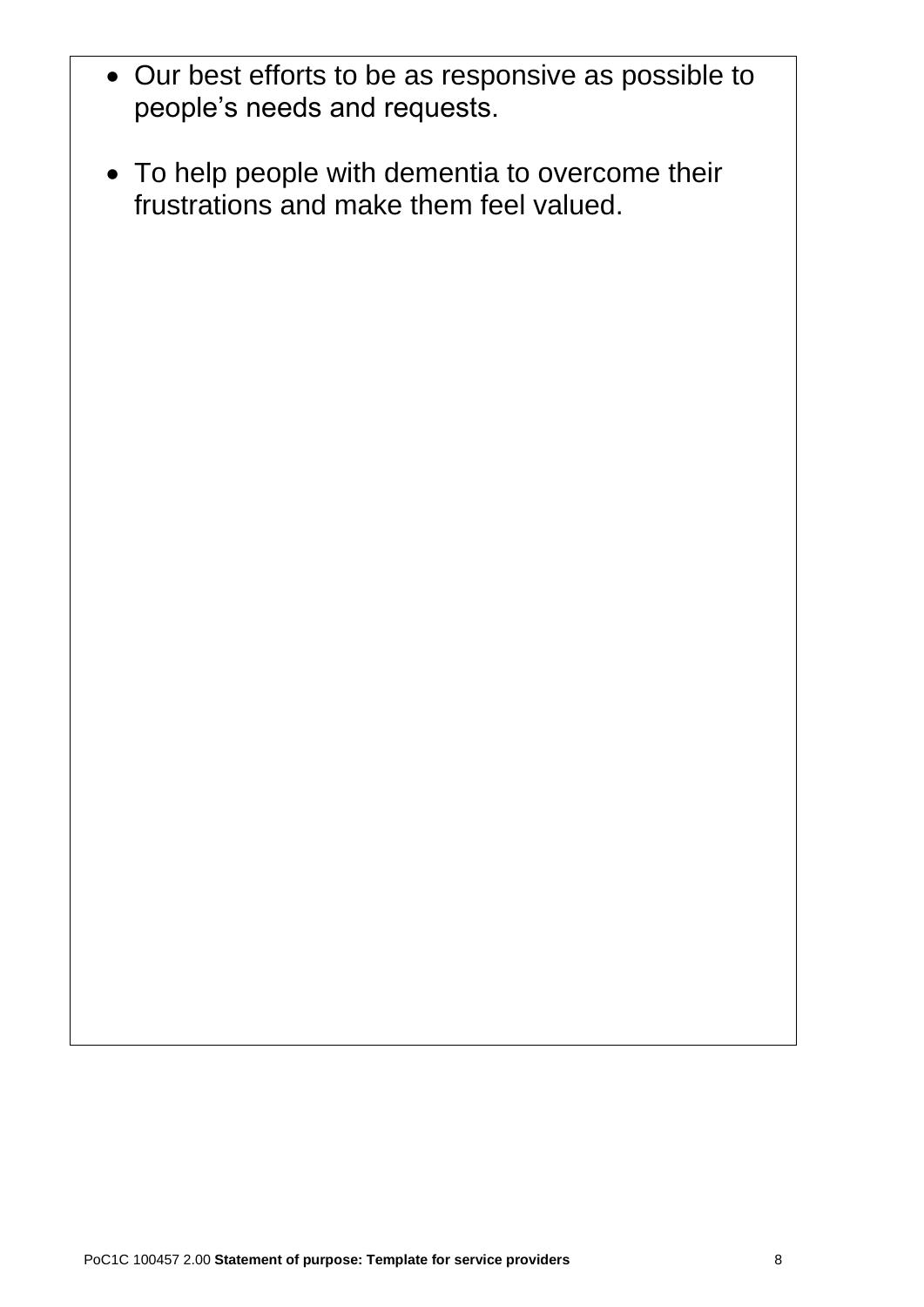Location(s), and

- the people who use the service there
- their service type(s)
- their regulated activity(ies)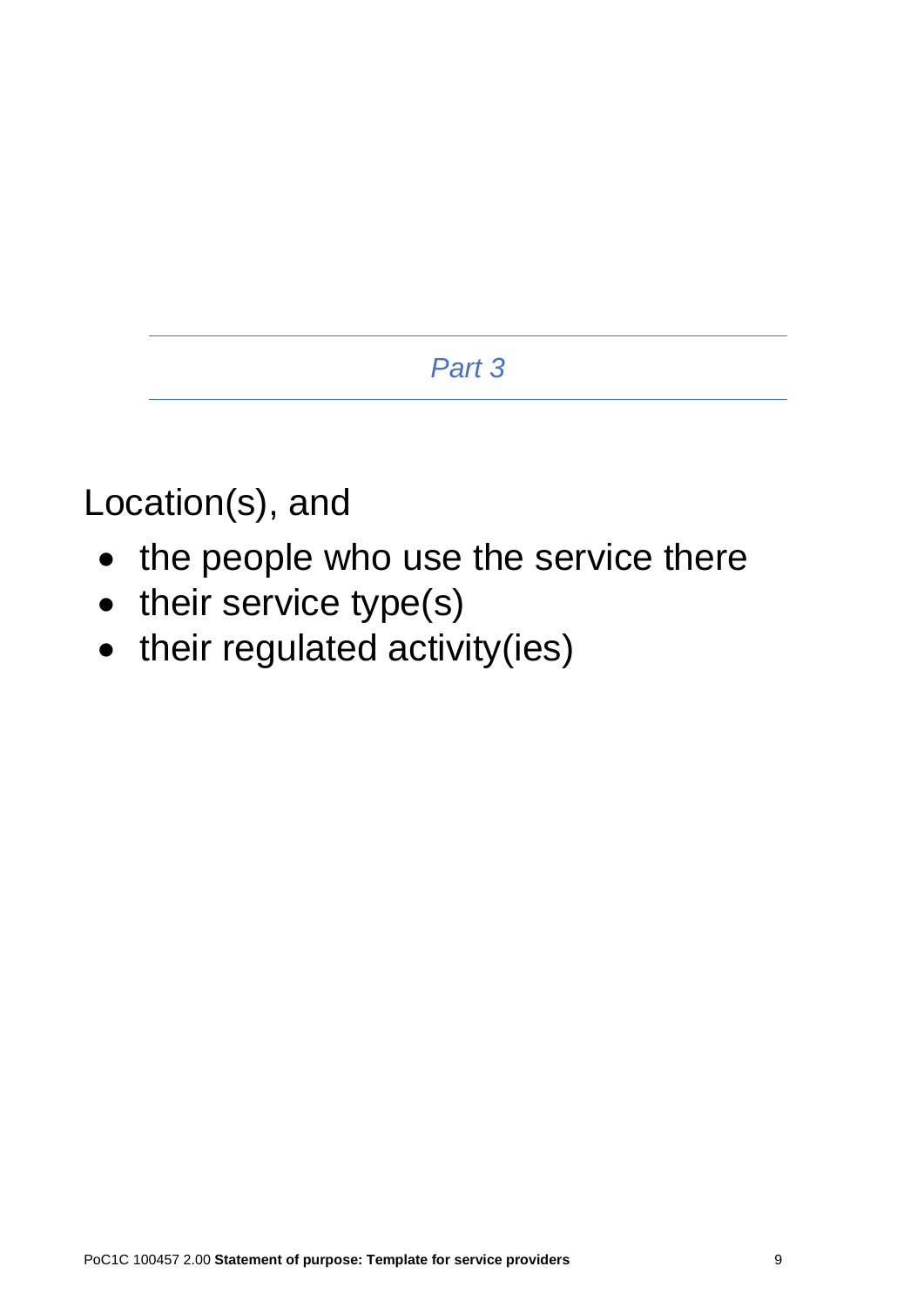| The information below is for<br>location no.: |                         |  | of a total               | 1 | <b>locations</b> |  |
|-----------------------------------------------|-------------------------|--|--------------------------|---|------------------|--|
| <b>Name of location</b>                       | <b>Keele House</b>      |  |                          |   |                  |  |
| <b>Address</b>                                | $176 - 178$ High Street |  |                          |   |                  |  |
|                                               | Ramsgate                |  |                          |   |                  |  |
|                                               | Kent                    |  |                          |   |                  |  |
| <b>Postcode</b>                               | <b>CT11 9TS</b>         |  |                          |   |                  |  |
| <b>Telephone</b>                              | 01843 591735            |  |                          |   |                  |  |
| <b>Email</b>                                  |                         |  | manager@keelehouse.co.uk |   |                  |  |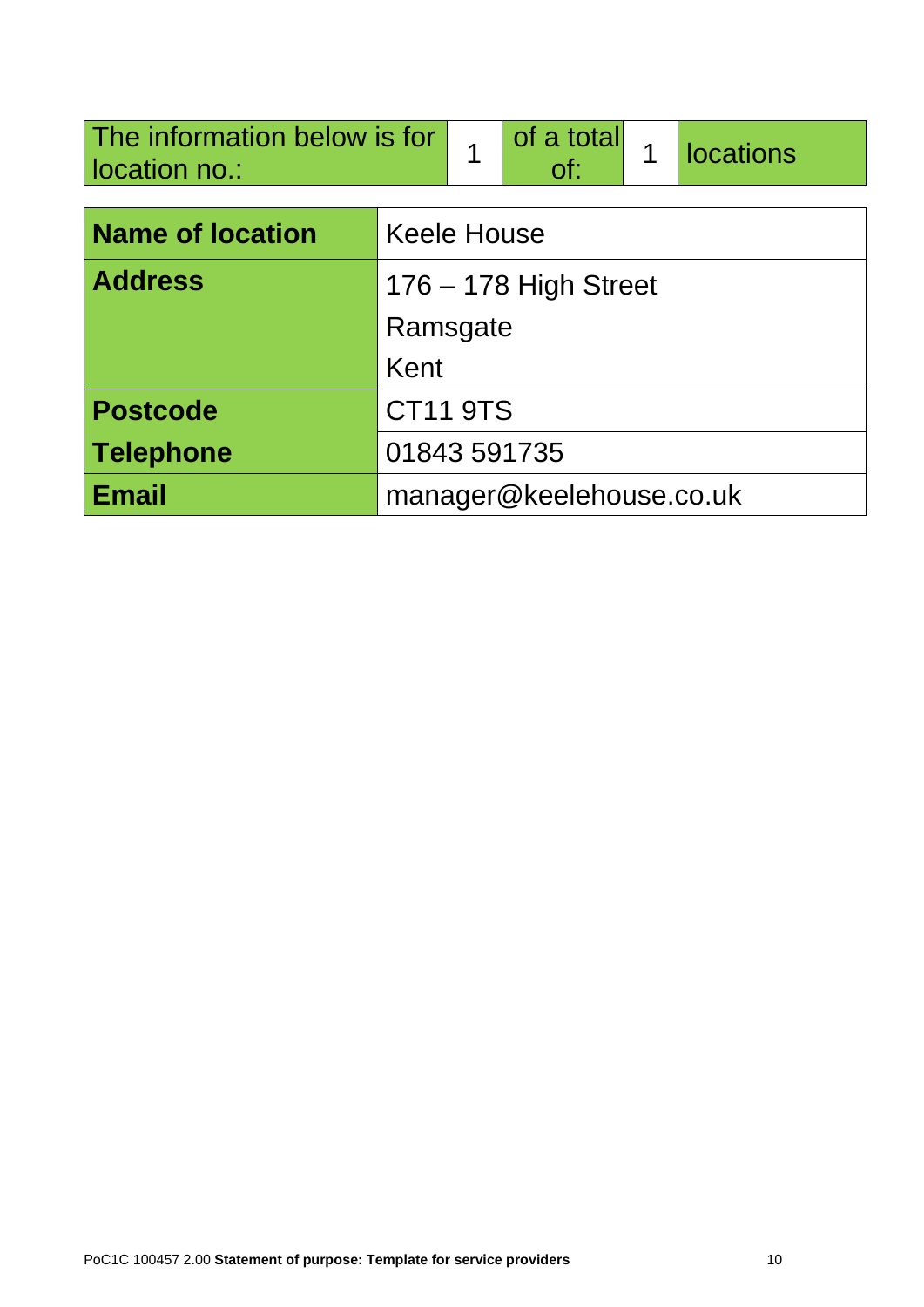#### **Description of the location**

Keele House is located at the top of Ramsgate High Street, roughly 300 meters from Ellington park and approximately 700 meters from the centre of town. Bus stops are approximately 300 meters from our home. Taxis can be ordered at any time of the day.

Keele House consists of two detached properties, one of two storey and they other of three, which were joined together to form one large detached building. We provide a care home for elderly clients some of whom are frail. Our aim is to provide a 'home from home' atmosphere as much as possible while complying with the rules and regulations. Our main access is via the front door. There is a ramp up to this door for wheel chair access.

The maximum number of clients we can cater for is 31. We have a total of 29 bedrooms, 27 single and 2 double. Of these rooms, 9 are on the ground floor, 16 in the first floor, the remaining 4 are on the second floor. All rooms are accessible by stairs and by lifts. We aim to make the rooms as comfortable as possible and each is furnished with a minimum of a bed, beside cabinet, a dressing table, wardrobe and a chair. It is possible for residents to bring their own furniture as long as it complies with current fire and safety regulations. 24 of our bedrooms have en suite toilets and 1 has a en suite bath. The other 6 rooms are either next to a toilet or are provided with commodes. We have 7 toilets in public areas. All our toilets either have grab rails or frames. We provide raised toilet seats as required. We have 3 bathrooms of which 1 has a parker bath installed.

We have 3 lounges; 2 on the ground floor of which 1 is a lounge/sun-lounge with exit to the garden. Our smaller lounge on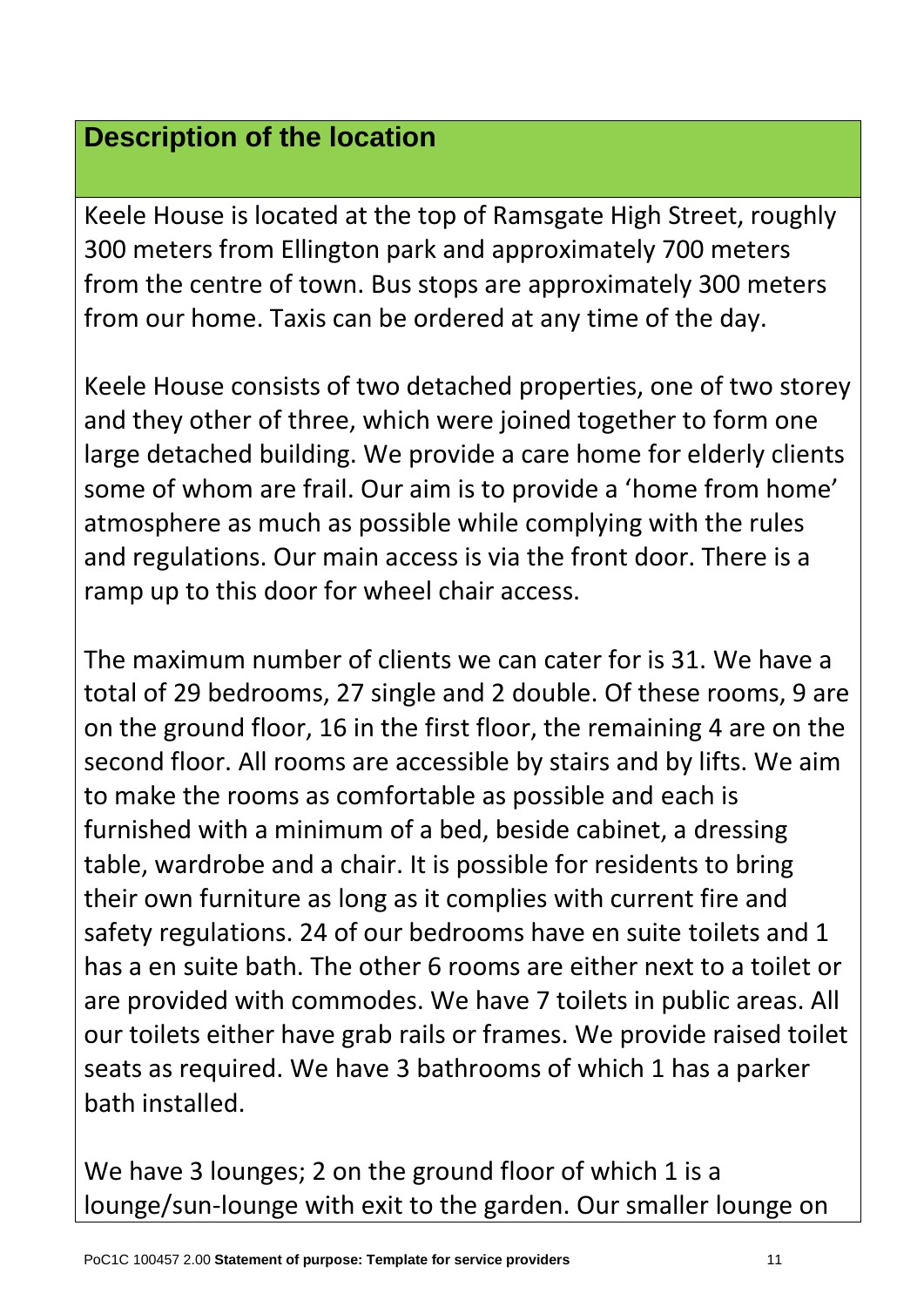the first floor and a basement quiet lounge, which is also used on Friday as a hairdressing room.

Other than the aids and adoptions listed above, a qualified person such as a district nurse or occupational therapist, arranged via the residents GP, provides disability aids on an individual basis after appropriate assessment.

Most staff are trained to top specification or are undergoing NVQ levels 2 and 3. All staff are trained in COSHH Health & Safety, emergency, first aid, fire precautions, moving and handling, food hygiene, universal precautions. Staff are trained on an ongoing basis to ensure up to date knowledge a d compliance to legislation.

We are regularly checked by the fire officer from the fire brigade and comply with all current guidelines. Our heating and ventilation systems are checked in accordance with current guidelines and we maintain up to date gas safety certificates where necessary. If a member of our staff identifies a problem our Health and Safety procedures are put into immediate effect. Routine maintenance is carried out by approved qualified personnel. We employ domestic cleaners on a 7-day basis to keep the home clean, fresh and tidy at all times.

No. of approved places/overnight beds (Not NHS)

31 bedrooms, 29 beds (27 single and 2 shared rooms)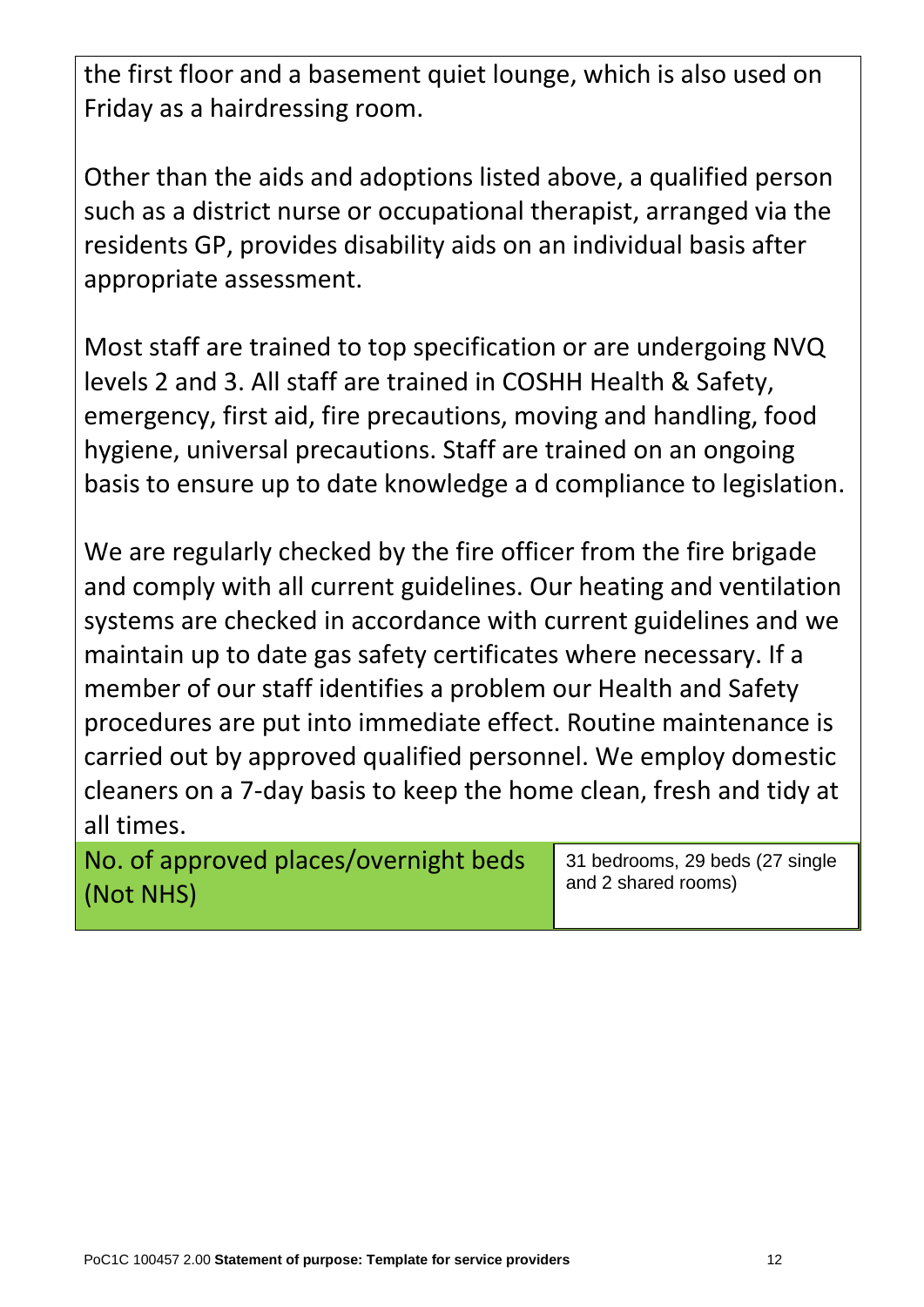#### **CQC service user bands**

The people that will use this location

Adults aged 65+

Dementia (Residents also aged 65+)

# **The CQC service type(s) provided at this location**

Care home service without nursing (CHS)

### **Regulated activity(ies) carried on at this location**

Personal care

Registered Manager(s) for this regulated activity: Margaret Collins

Accommodation for persons who require nursing or personal care

Registered Manager(s) for this regulated activity: Margaret Collins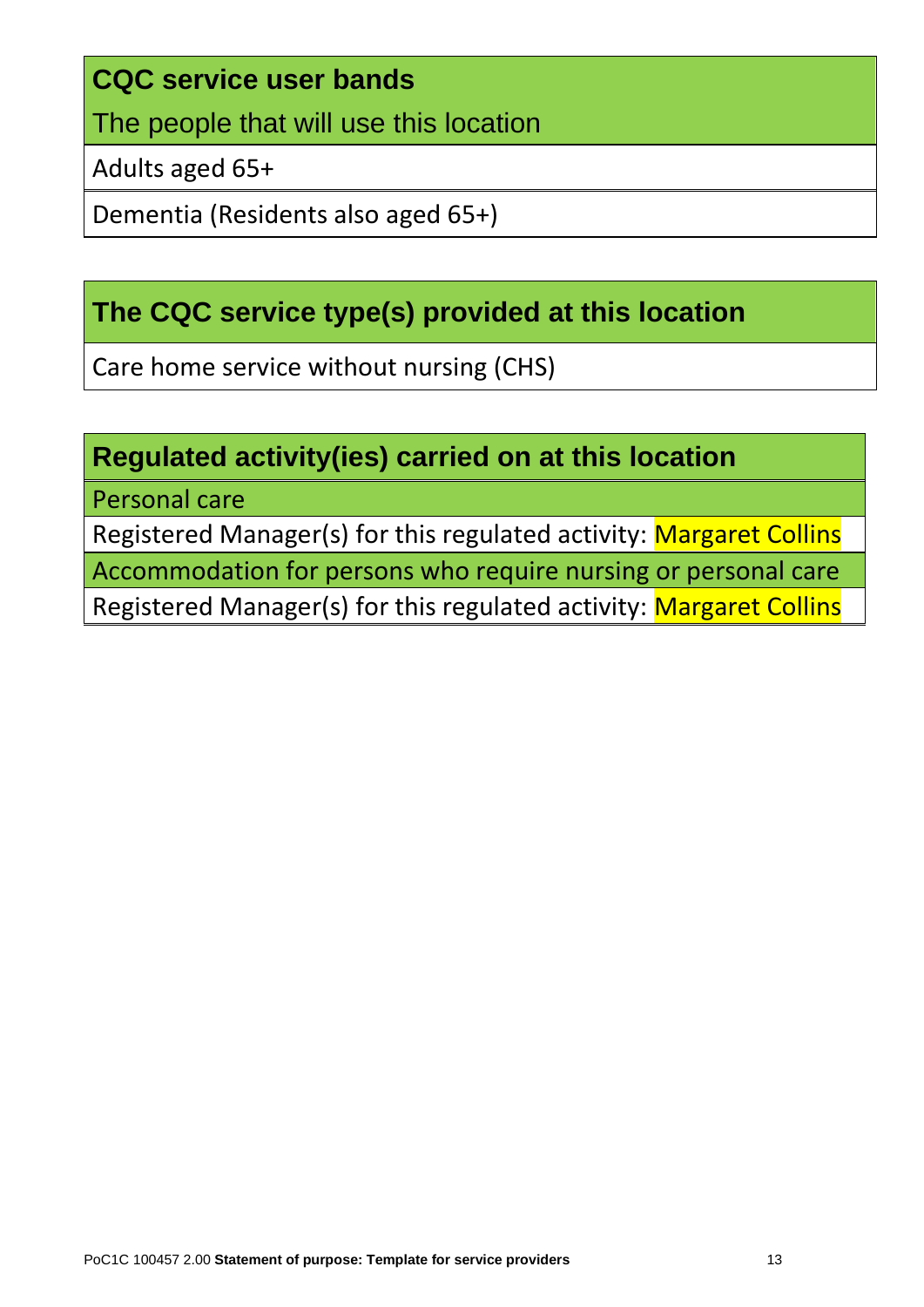# Registered manager details

Including address for service of notices and other documents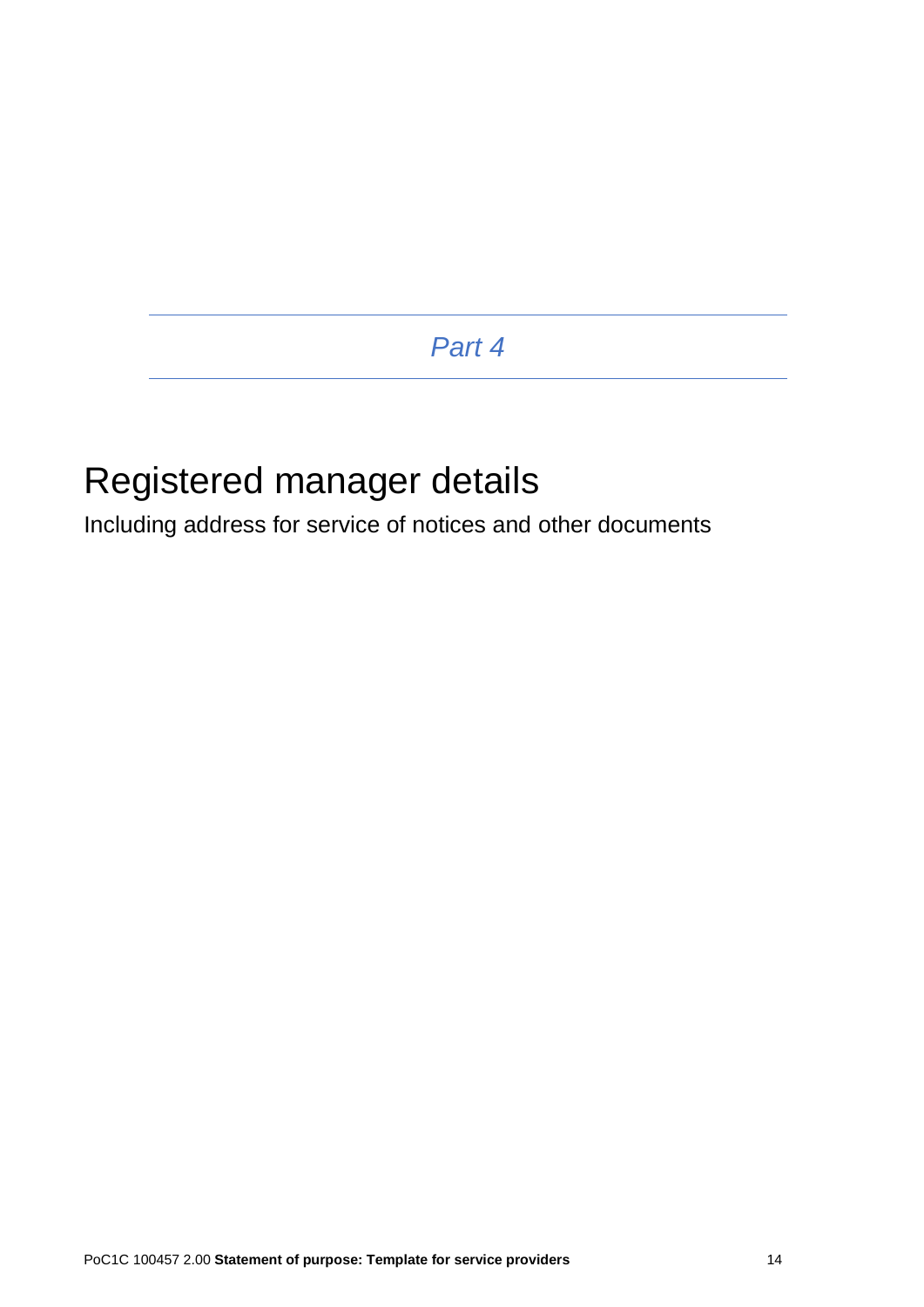| The information<br>below is for<br>manager number:            |  | of a total of: 1 |  | <b>Managers working</b><br>for the provider<br>shown in part 1 |
|---------------------------------------------------------------|--|------------------|--|----------------------------------------------------------------|
| 1. Manager's full<br><b>Mrs Margaret Rose Collins</b><br>name |  |                  |  |                                                                |
| <b>Manager's contact details</b>                              |  |                  |  |                                                                |

| <b>Business address</b>              | $176 - 178$ High Street |  |  |  |
|--------------------------------------|-------------------------|--|--|--|
| <b>Town/city</b>                     | Ramsgate                |  |  |  |
| <b>County</b>                        | Kent                    |  |  |  |
| <b>Post code</b>                     | <b>CT11 9TS</b>         |  |  |  |
| <b>Business telephone</b>            | 01843 591735            |  |  |  |
| Manager's email address <sup>1</sup> |                         |  |  |  |
| manager@keelehouse.co.uk             |                         |  |  |  |

<sup>1</sup> Where the manager has agreed to service of notices and other documents by email they will be sent to this email address. This includes draft and final inspection reports on all locations where they manage regulated activities.

Where the manager does not agree to service of notices and other documents by email they will be sent by post to the provider postal business address shown in Part 1 of the statement of purpose. This includes draft and final inspection reports on all locations.

*Please note:* CQC can deem notices sent to manager(s) at the relevant email or postal address for service in this statement of purpose as having been served, as described in Sections 93 and 94 of the Health and Social Care Act 2008. The address supplied must therefore be accurate, up to date, and able to ensure prompt delivery of these important documents to registered managers.